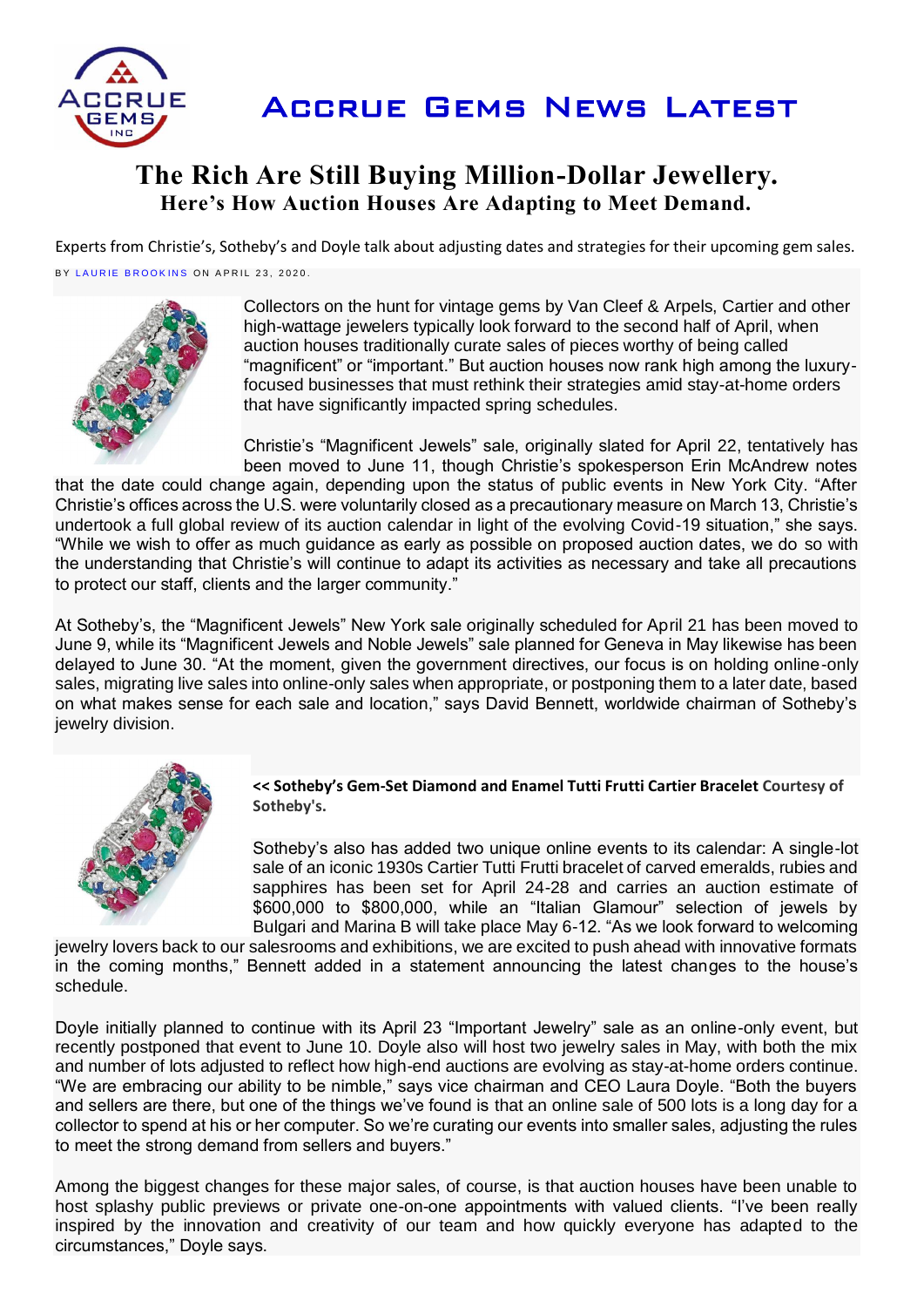"Certain gemstones really do need to be seen to be genuinely appreciated, so we've been working with higher-resolution images, and also doing things like Facetiming and Zoom meetings with clients, talking them through pieces that are of interest. That personal connection is more important than ever, so getting on the phone or interacting with clients via video conference reestablishes that comfort level."



## **Doyle's Pearl and Yellow Diamond Pendant Earrings Courtesy of Doyle**

When Doyle's "Important Jewels" sale kicks off on June 10, which pieces might draw the most interest? Laura Doyle points to a pair of detachable-pendant earrings featuring South Sea cultured pearls and fancy intense yellow diamonds totaling roughly 18.50 carats, edged in white diamonds and set in platinum and gold, which carry an auction estimate of \$150,000 to \$250,000, as well as a David Webb bracelet crafted of fluted azurmalachite on 18-karat yellow gold, accented with rubies and platinum-set diamonds. That piece is estimated to fetch between \$25,000 and \$35,000. "I love that bracelet, both for the color combination and because it's just really happy," she says. "That's the type of piece that brings joy, and people will be looking for things that feel unique and special. And I'll be interested to see what the fancy vivid diamond earrings bring; that market has been a little quieter, and people's perception and taste tends to vary more widely in colored stones."



#### **Doyle's David Webb bracelet Courtesy of Doyle**

Adjustments in the Sotheby's schedule, meanwhile, are partly a reflection of the recent increase of online bidders, Bennett says. "The results of the two online-only jewelry sales held [in March] are promising indeed," he says. "The sales attracted participants from more than 30 countries around the world, with 20 percent of the

bidders completely new to Sotheby's."

Within those two sales, **93 percent of the lots sold, with 56 percent of them achieving prices above their pre**sale high estimate, he adds.



#### **Sotheby's Fancy Intense Blue Diamond and Diamond Ring Courtesy**

**of Sotheby's**

Highlights of the June 9 "Magnificent Jewels" sale at Sotheby's include a ring showcasing a 3.67-carat fancy intense blue diamond flanked by white diamonds, which carries an auction estimate of \$2.5 million to \$3.5 million. For fans of historic jewels, a 280-lot "Paris Joaillerie" sale, originally taking place April 1 and now set for June 10 at Sotheby's Paris, includes designs by Mellerio, the legendary Rue de la Paix house that was founded in 1613 and crafted pieces for Marie Antoinette and Queen Victoria. "It's difficult to choose among the Mellerio pieces—I am passionate about antique jewels, so I would say Lot 145, a diamond and aquamarine necklace created at the end of the 19<sup>th</sup> century. The design is pure and timeless," Bennett says when asked about pieces that might draw intense bidding. "The top lot in the Mellerio selection, Lot 169, is also remarkable: The 1977 gold and emerald necklace features a 19.76-carat dropshaped cabochon emerald, which was very likely set in the 19th century. It's a striking piece, with a very innovative and balanced design."